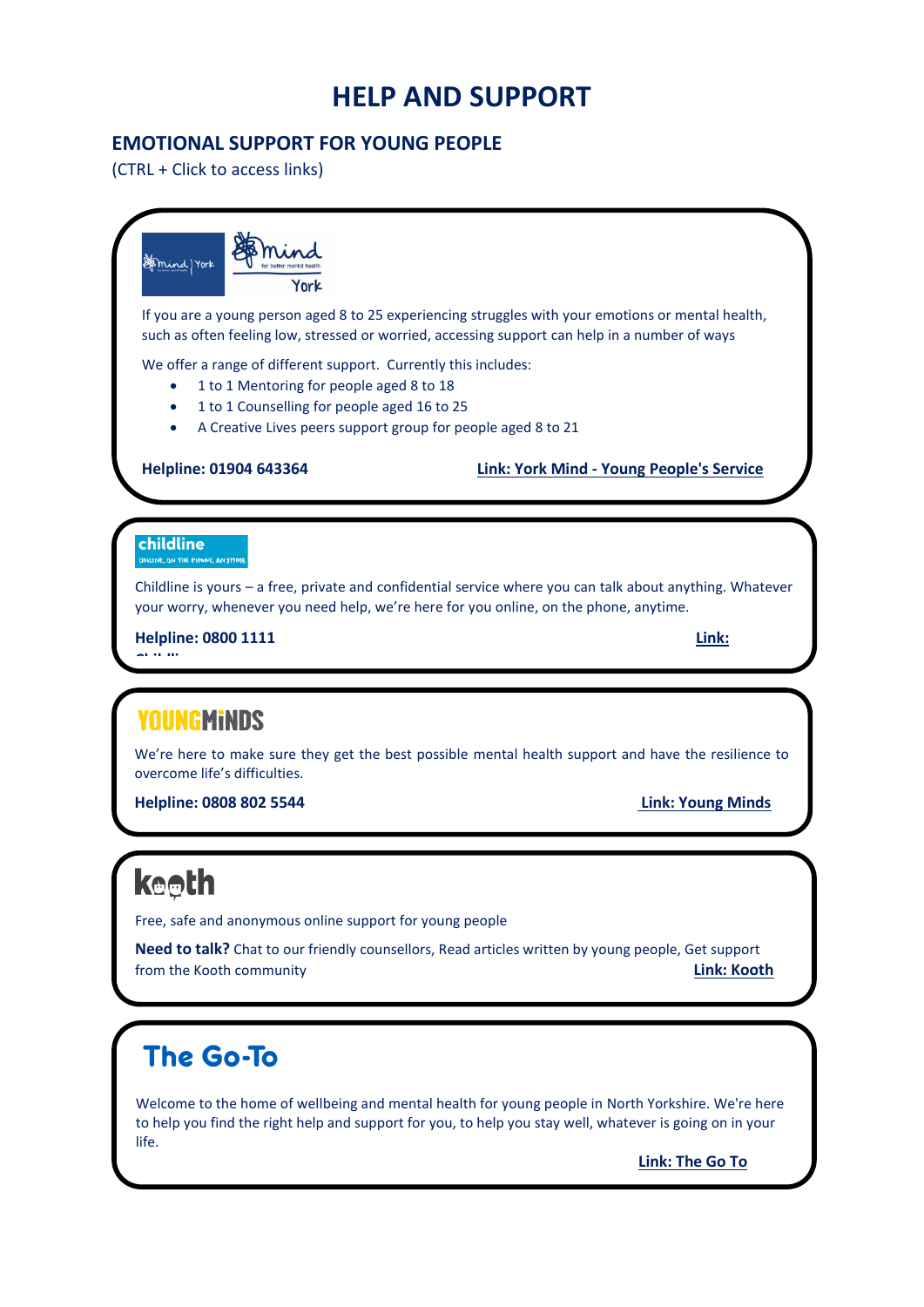

**BUZZ US** - If you're aged between 11 and 18 and **live in North Yorkshire**, and you are experiencing issues with eating, stress, low mood, emotions, self-harm, bullying, self-esteem or anxiety, you can text a wellbeing worker on **07520 631168.**

For more information on Compass Buzz and BUZZ US follow: **[Link: Compass](https://www.compass-uk.org/services/north-yorkshire-compass-buzz/)**

**NHS** CAMHS (Child Adolescent Mental Health Services)

#### **CAMHS Crisis**

If the situation is a mental health crisis then you can access the CAMHS crisis teams:

**01904 615348** (10am to 10pm)



A society which speaks openly about suicide and has the resources to help young people who may have suicidal thoughts.

HOPELINEUK is a confidential support and advice service for:

- Children and Young People under the age of 35 who are experiencing thoughts of suicide
- Anyone concerned that a young person could be thinking about suicide

**Telephone: 0800 068 41 41 [Link: Papyrus](https://papyrus-uk.org/)**



•

Our award-winning, youth-led support is available to anybody aged 11-25 when a close family member is diagnosed with a life-threatening illness. If that's you, we'd love to chat. Come and join us online.

**[Link: Hope](http://www.hopesupport.org.uk/)**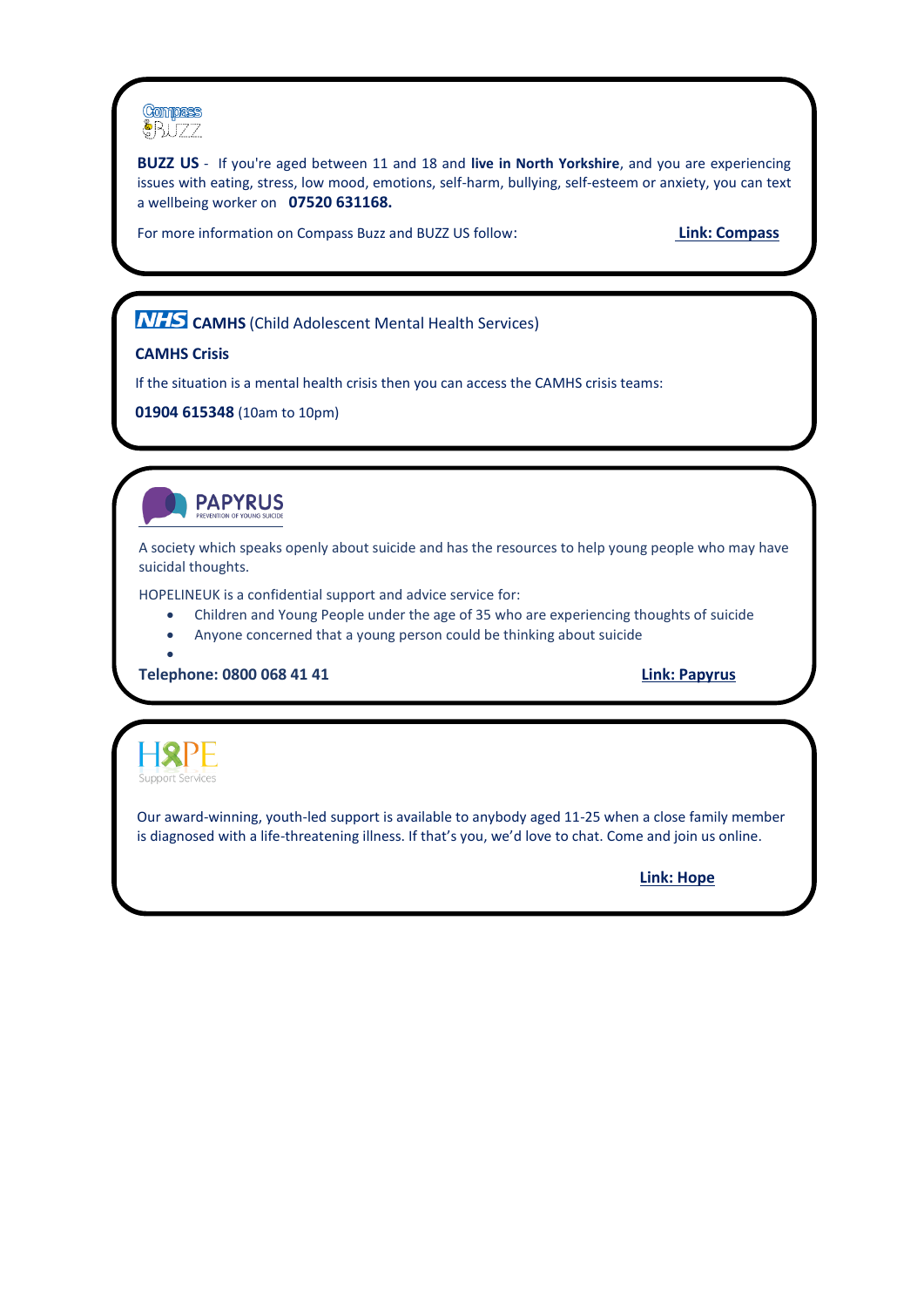# **SEXUAL HEALTH AND IDENTITY**



Free and confidential services<br>across North Yorkshire and York **Sexual health** 

We have clinics across the whole of North Yorkshire and York which offer a full range of sexual health and contraception services. This means you will be able to get all your sexual health care provided in one place at one time.

**Central booking number – 01904 721111 Link: Sexual Health**

# Yorkshire<br>MESMAC

Yorkshire MESMAC is one of the oldest and largest sexual health organisations in the country. We offer services to various communities including men who have sex with men, BME people, people misusing drugs, sex workers and LGB&T young people and adults.

**York office: Tel: 01904 620400 or Email[: york@mesmac.co.uk](mailto:york@mesmac.co.uk)**

**North Yorkshire office: Tel: 01609 258745 or Email[: northyorkshire@mesmac.co.uk](mailto:northyorkshire@mesmac.co.uk)**

### **SUBSTANCE MISUSE (YOUNG PEOPLE)**

Spectrum

The Young People's Specialist Substance Misuse Service Atlas Lifeline provides targeted substance misuse interventions and specialist treatment to young people up to 18 years who live in the City of York.

You can contact the Atlas Lifeline team on **01904 464680** or by emailing **York@lifeline.org.uk**

# **humankind®**

**Compass - Reach (YP emotional Well-being, Substance Use)**

If you are a young person who lives in North Yorkshire aged 10-18, or 19-24 with SEND (Special Educational Needs and Disability) and need support around drugs or alcohol, we can help

**Tel: 01723 330730 (option 2) or 08000 14 14 80 (option 2) freephone** 

**E-mail[: NYYP.admin@humankindcharity.org.uk](mailto:NYYP.admin@humankindcharity.org.uk)**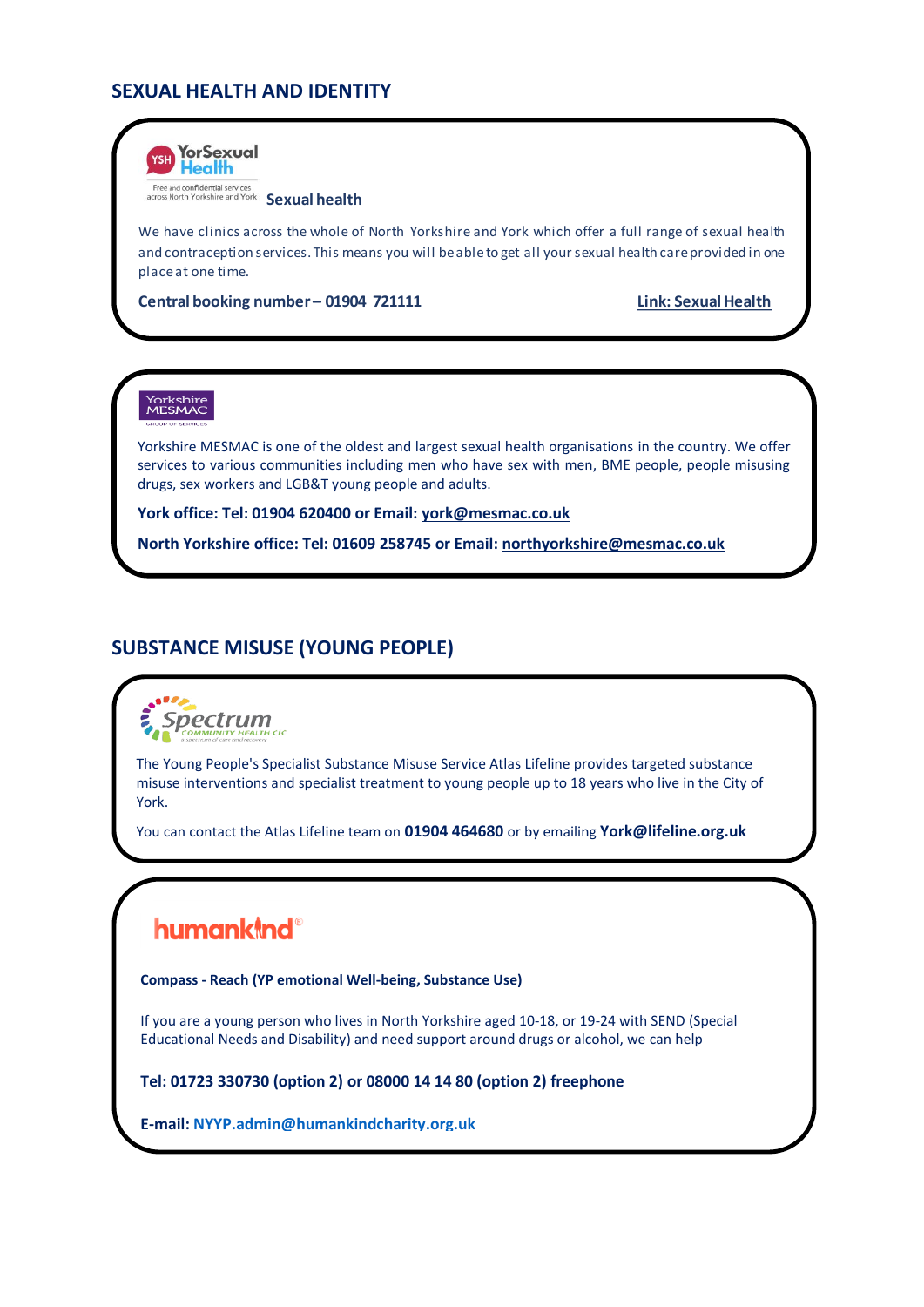

Honest information about drugs. A to Z of Drugs. Help and advice for young people and parents. Excellent and informative web site.

**Telephone: [0300 1236600](tel:03001236600) [Link: Frank](https://www.talktofrank.com/)**

# **SUBSTANCE MISUSE (ADULTS)**



#### **North Yorkshire Horizons**

If you, or someone you know, wants to be free from alcohol or drugs, we can help. North Yorkshire Horizons offer a range of free, confidential and non-judgemental services for individuals and their families whose lives are affected by drugs and/or alcohol, and who live within the North Yorkshire County Horizons have hubs in:

**Northallerton, Selby, Skipton, Harrogate, Scarborough** to contact any of these hubs **01723 330730** for assistance.

**[Email: NY Horizons](mailto:info@nyhorizons.org.uk) [Link: NY Horizons](https://www.nyhorizons.org.uk/)**

### **EMOTIONAL WELL-BEING AND SUPPORT FOR PARENTS/CARERS**

# **SAMARITANS**

Whatever you're going through, a Samaritan will face it with you. We're here 24 hours a day, 365 days a year.

Call us free any time, from any phone, on **116 123.**

Writing an email can be a calm and safe way to work through what's on your mind. Especially if it feels too upsetting to talk about on the phone. Samaritans volunteers answer each email that comes through to **jo@samaritans.org.**

**[Link: Samaritans](https://www.samaritans.org/)**

**\$** min

Mind provide advice and support to empower anyone experiencing a mental health problem. We campaign to improve services, raise awareness and promote understanding. We won't give up until everyone experiencing a mental health problem gets support and respect.

**Helpline: 0300 123 3393 [Link: Mind](https://www.mind.org.uk/)**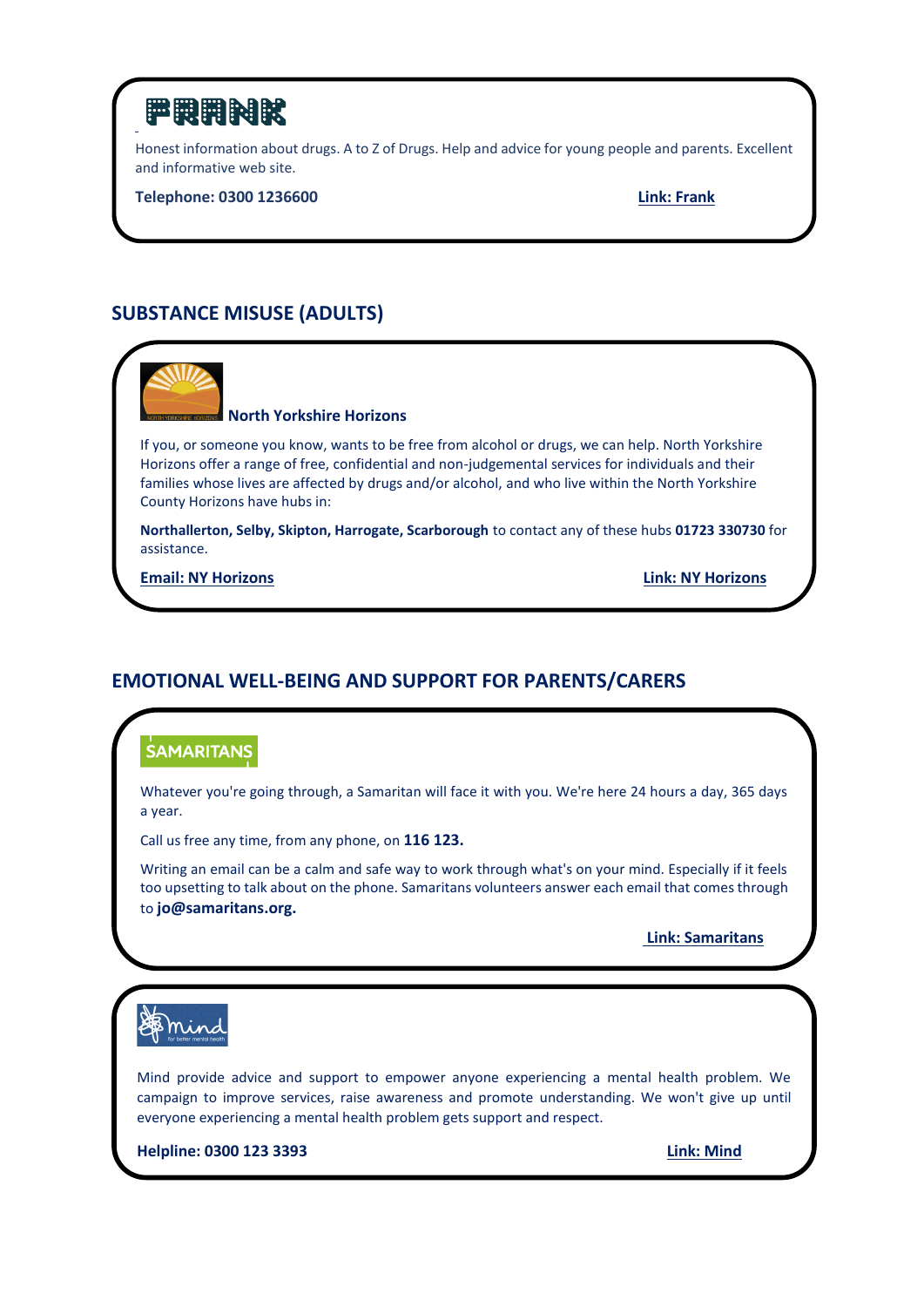## **FAMILY RELATIONSHIPS**



IDAS is the largest specialist charity in Yorkshire supporting anyone experiencing or affected by domestic abuse or sexual violence.

Services include refuge accommodation, community based support, peer mentoring, group work and access to a free, confidential out of hours' helpline.

**Helpline: 03000 110 110** (North Yorks. inc. York) or **0808 2000 247** (National 24 hours helpline)

#### **Email: [info@idas.org.uk](mailto:info@idas.org.uk)**

**Live web chat**: To chat to us anonymously, you can use our live web chat facility. By typing your question into this box you will be able to chat directly with one of our workers. See website for further details.

 **[Link: IDAS](https://www.idas.org.uk/)**

Domestic Violence

The National Centre for Domestic Violence was established in 2003 to help survivors of domestic violence and abuse obtain protection against an abuser, as well as offering services to the police, probation service, domestic abuse agency workers, the legal profession and judiciary.

We specialise in providing free, fast and effective support to survivors of domestic violence and abuse, usually by helping individuals obtain injunctions from their local county court. This free service is provided to everybody, regardless of their financial circumstances, sexual orientation, race, gender, age, political, religious belief or otherwise.

**Call: 0800 970 2070**

**Text: NCDV to 60777**

**Email: [office@ncdv.org.uk](mailto:office@ncdv.org.uk) [Link: NCDV](https://www.ncdv.org.uk/)**

#### **ON-LINE SAFETY**